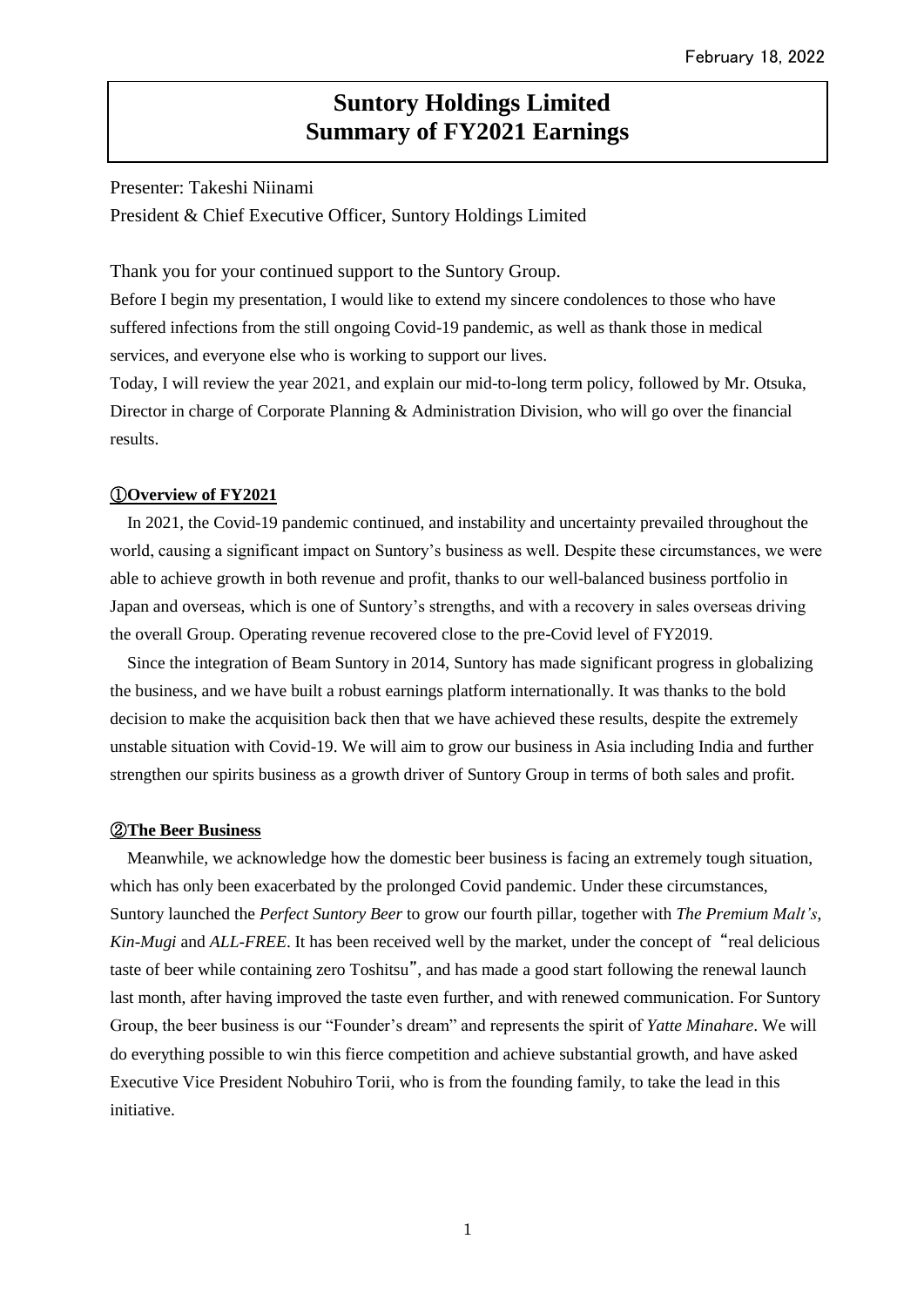## ③**Sustainability initiatives**

Not a day goes by without hearing the word 'sustainability' in our day-to-day lives. Companies not making sufficient effort in the area of sustainability will no longer be chosen by customers. We are in an era in which 'Social good' is crucial. Under our founding principle of "Giving Back to Society", Suntory has been returning the profit we generate to society, through the protection of the natural environment, art and cultural activities, as well as sports, thereby contributing to the creation of a rich lifestyle and culture.

As a global company, we will continue to focus on the three themes of "Water sustainability", "Reducing greenhouse gas emissions" and "Plastic" as our top priorities. For water, there are projections that by 2050, we will be facing a serious situation with 4 billion people suffering from water shortages. As a company with a social promise of "*Mizu to Ikiru*", we will contribute to building a sustainable society and leading the world in this area.

Lastly, I would like to talk about 2022. With the uncertainties of life with Covid expected to continue this year, everyone in the Suntory Group will come together as One Suntory, and take the offensive in working on various challenges. We are aiming for record revenue in 2022, while we expect operating income to be similar to that of 2021, because we will be actively making strategic investments for the future.

We look forward to your continued support.

Thank you for your attention.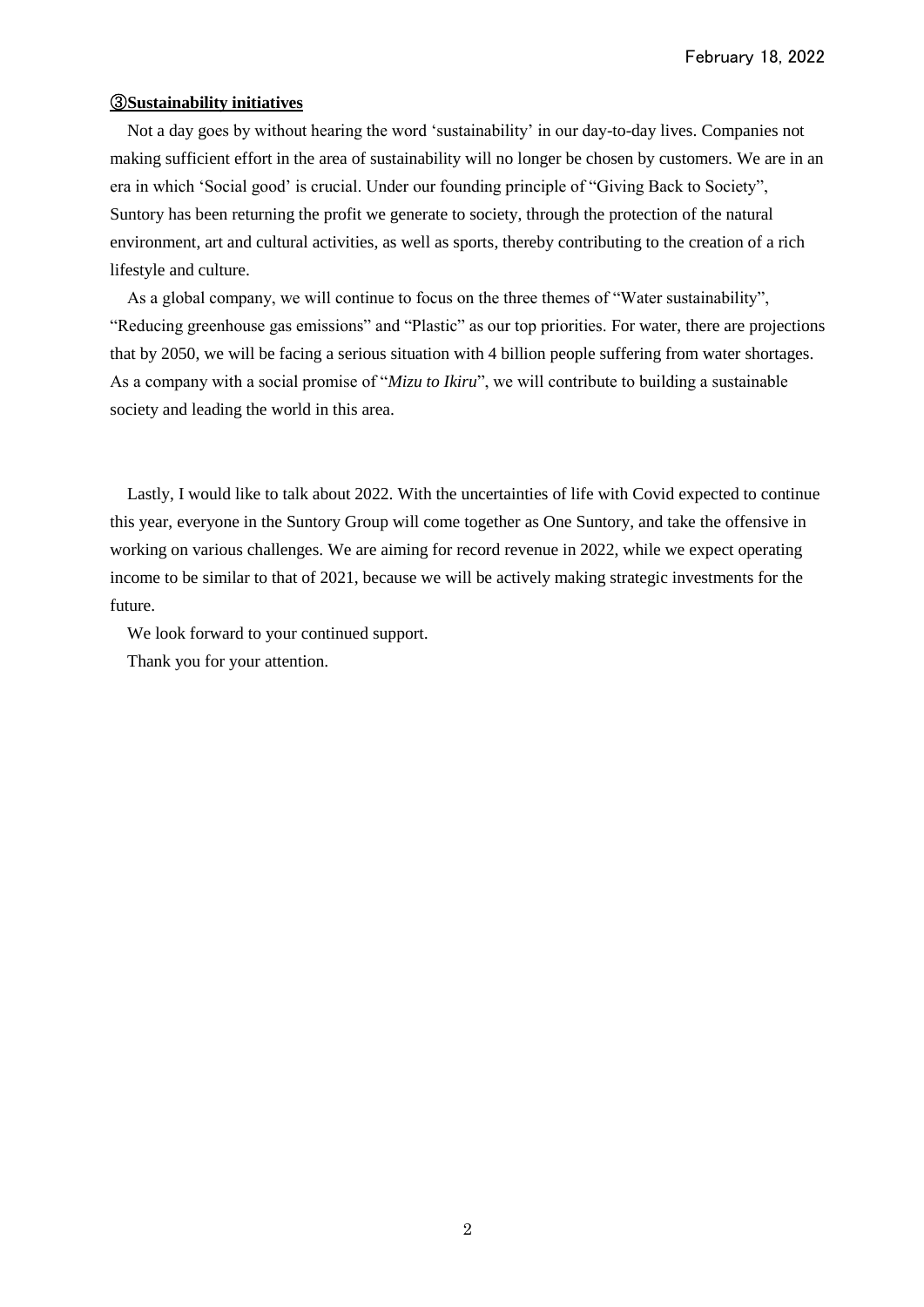February 18, 2022

Presenter: Noriaki Otsuka

Director in charge of Corporate Planning & Administration Division, Suntory Holdings Limited

This is Otsuka. Thank you for your continued support to the Suntory Group. I will now go over the consolidated results for the fiscal year ended December 2021.

### ①**Overview of Results**

As for Suntory Group's performance in the fiscal year ended December 2021, Revenue including excise taxes was 2.5592 trillion yen, up 8.1% year on year. Revenue excluding excise taxes was 2.2857 trillion yen, up 8.4% year on year. Operating income was 247.5 billion yen, up 14% year on year. Profit attributable to owners of the Company was 114 billion yen, up 13.5% year on year.

Although the impact of COVID-19 on the market environment has been prolonged, a recovery in sales primarily in overseas markets drove the business of the Group as a whole, resulting in increases in both revenue and profit.

# ②**Business Trends**

I will now go over each segment.

 $\leq$  Beverages and Food segment $>$ 

Revenue was 1.2638 trillion yen, up 7.7% year on year.

Operating income was 139.9 billion yen, up 19.6% year on year.

As announced by Suntory Beverage & Food Ltd., sales volume grew, mainly driven by *Tennensui*, *BOSS* and *Iyemon*. Outside of Japan, sales exceeded the previous year's level mainly due to the strengthening of activities of core brands. As a result, both revenue and profit increased.

<Alcoholic Beverages Segment>

Revenue including excise taxes was 1.0576 trillion yen, up 8.3% year on year.

Revenue excluding excise taxes was 785.1 billion yen, up 9.3% year on year.

Operating income was 127.9 billion yen, down 2.2% year on year.

The spirits business revenue excluding excise taxes grew more than 10% year-on-year, on a local currency basis. Outside of Japan, off-premise demand was solid, while on-premise sales also recovered, and revenue grew in our main markets such as Europe and the U.S.

In Japan, revenue excluding excise taxes grew 6% from the same period of the previous year. Whisky saw growth in *Kakubin*, *Maker's Mark*, *Ao*, as well as various Highball cans. RTD sales volume increased significantly by 12% year on year due to favorable performance of *-196°C, Kodawari Sakaba no Lemon Sour,* and *Horoyoi*. Furthermore, the Non-aru-banshaku lemon sour non-alcoholic beverage